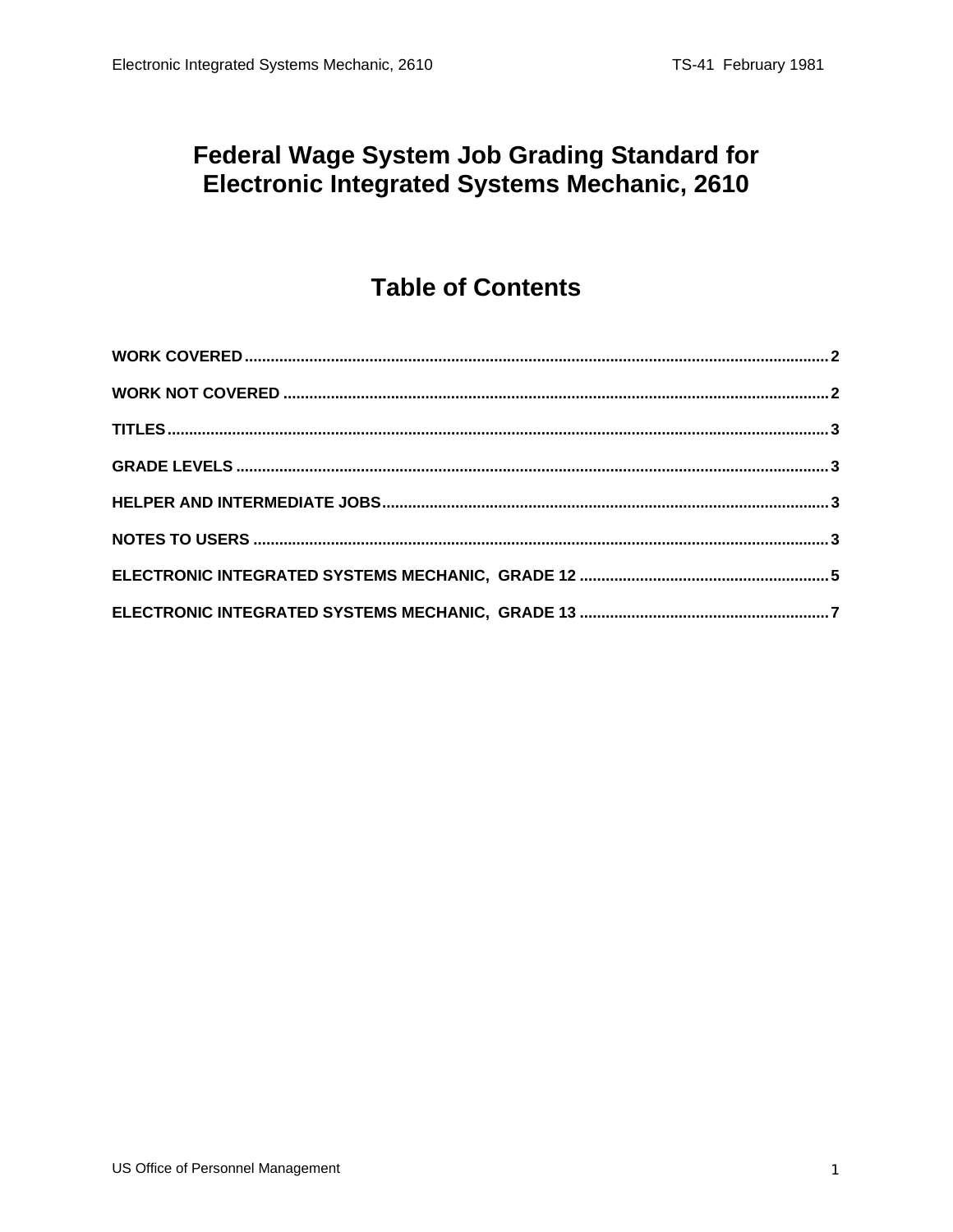## **WORK COVERED**

<span id="page-1-0"></span>This standard covers nonsupervisory jobs involved in rebuilding, overhauling, installing, troubleshooting, repairing, modifying, calibrating, aligning, and maintaining integrated electronic systems, i.e., where the output of a number of sensor subsystems is integrated in a logic subsystem and the resultant used to modify the operation of the total system. Examples are: fire control, flight/landing control, automatic test equipment, flight simulators, bombing navigation, and electronic warfare or multiple integrated electronic systems composed of several of these systems which are closely interrelated and interdependent. This work requires knowledge of electronics principles involved in a number of applications such as radar, data processing, and data display and usually mechanical and hydraulic knowledges involved in operation of equipment such as control valves, gyros, turrets and mounts, and mechanical computing devices.

## **WORK NOT COVERED**

This standard does not cover work that primarily involves:

- Overhauling, modifying, assembling, installing, aligning, and repairing optical fire control instruments. (See Optical Instrument Repairing Series, 3306.)
- Maintaining, repairing, calibrating or certifying precision electronic measurement and reference equipment used for precise measurement of electrical and electronic values and relationships and to assure precision operation of airborne, marine, industrial, or ground electronic systems and equipment. (See Electronic Measurement Equipment Mechanic, 2602.)
- Fabricating, overhauling, installing, maintaining, and repairing ground, airborne, and marine electronic equipment such as radar, radio, sonar, navigational aids and similar devices which are not part of an integrated system, i.e., which work independently to perform an operation (detecting and ranging, communicating) without receiving feedback from other diverse sensing or logic devices which automatically modifies their operations. Or--Performing work on portions of an integrated system where the work does not require that the employee consider the interaction of the item worked upon with the total integrated system. (See Electronics Mechanic Series, 2604.) (**Note**: The introduction to the 2600 family contains a detailed discussion of the difference between electronics mechanics and electronics integrated system mechanics.) (See [Digest Vol. 5](http://www.opm.gov/classapp/digests/digest05.pdf)) for additional guidance on this subject.)
- Maintaining and repairing electronic controls and indicating devices used on industrial machinery. (See Electronic Industrial Control Mechanic Series, 2606.)
- Repairing electronic digital computers. (See Electronic Digital Computer Mechanic Series, 2608.)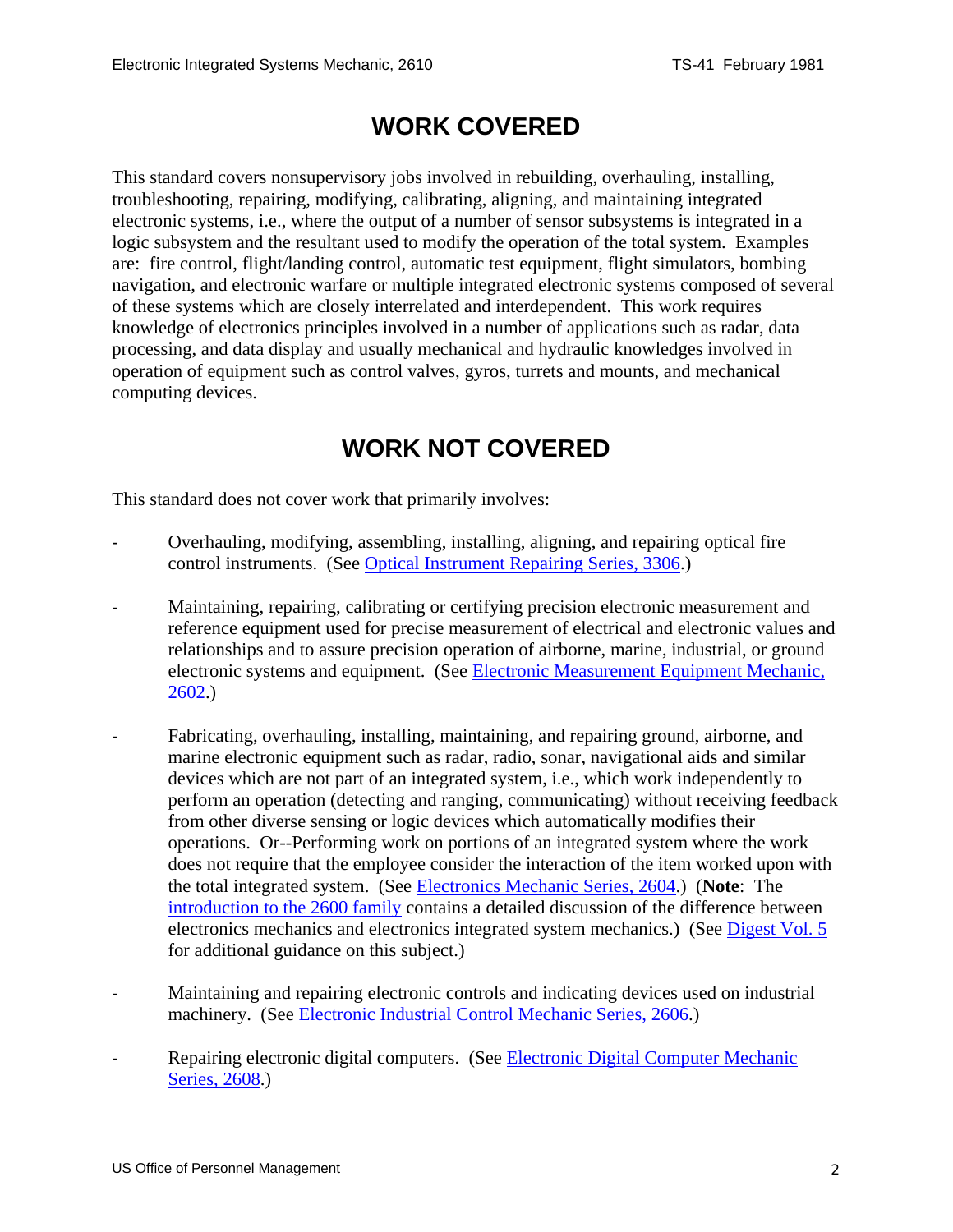<span id="page-2-0"></span>Installing and maintaining electronics equipment when this is an integral part of the engineering testing, analysis, alignment and performance evaluation of complex electronic systems, or the employee is responsible for solving engineering problems of site selection, systems integration, and modification of the equipment to adapt to novel site characteristics. (See Electronics Technician, GS-0856.) (Note: The Introduction to the 2600 family contains a detailed discussion of the differences between electronics mechanic and electronics technician work which is also applicable to this determination.) (Also, see [Digest Vol. 5](http://www.opm.gov/classapp/digests/digest05.pdf).)

#### **TITLES**

Jobs graded by this standard are to be titled *Electronic Integrated Systems Mechanic*.

## **GRADE LEVELS**

This standard describes work at grades 12 and 13. It may not describe all possible grade levels for this occupation. If jobs differ substantially from the skill, knowledge, and other work requirements described for the jobs in the standard, they may be graded at levels other than those described, based on the application of sound job grading methods.

# **HELPER AND INTERMEDIATE JOBS**

Neither helper nor intermediate electronic integrated systems mechanic jobs are included in the coverage of this standard. The type and scope of knowledge and skill required of this occupation makes it inappropriate for trainee work. Lower level jobs should be assigned to one of the other electronics occupations as appropriate to the duty assignment.

# **NOTES TO USERS**

In addition to work on integrated systems, a further criterion for determining that jobs are covered by this standard is that the employee utilizes knowledge of the complete system in day-to-day work. Many jobs may be limited to specialization in one area such as radar, computers, etc., or even to consecutive assignments in a number of these areas, where the work does not require that the employee consider the interaction of the item worked upon with the total integrated system. In such cases, consideration should be given to classifying the jobs to a more specific series.

*Definitions:* Certain general terms may have different meanings to different users. For the purpose of this standard, the terms subsystem, integrated system, and multiple integrated system are defined as: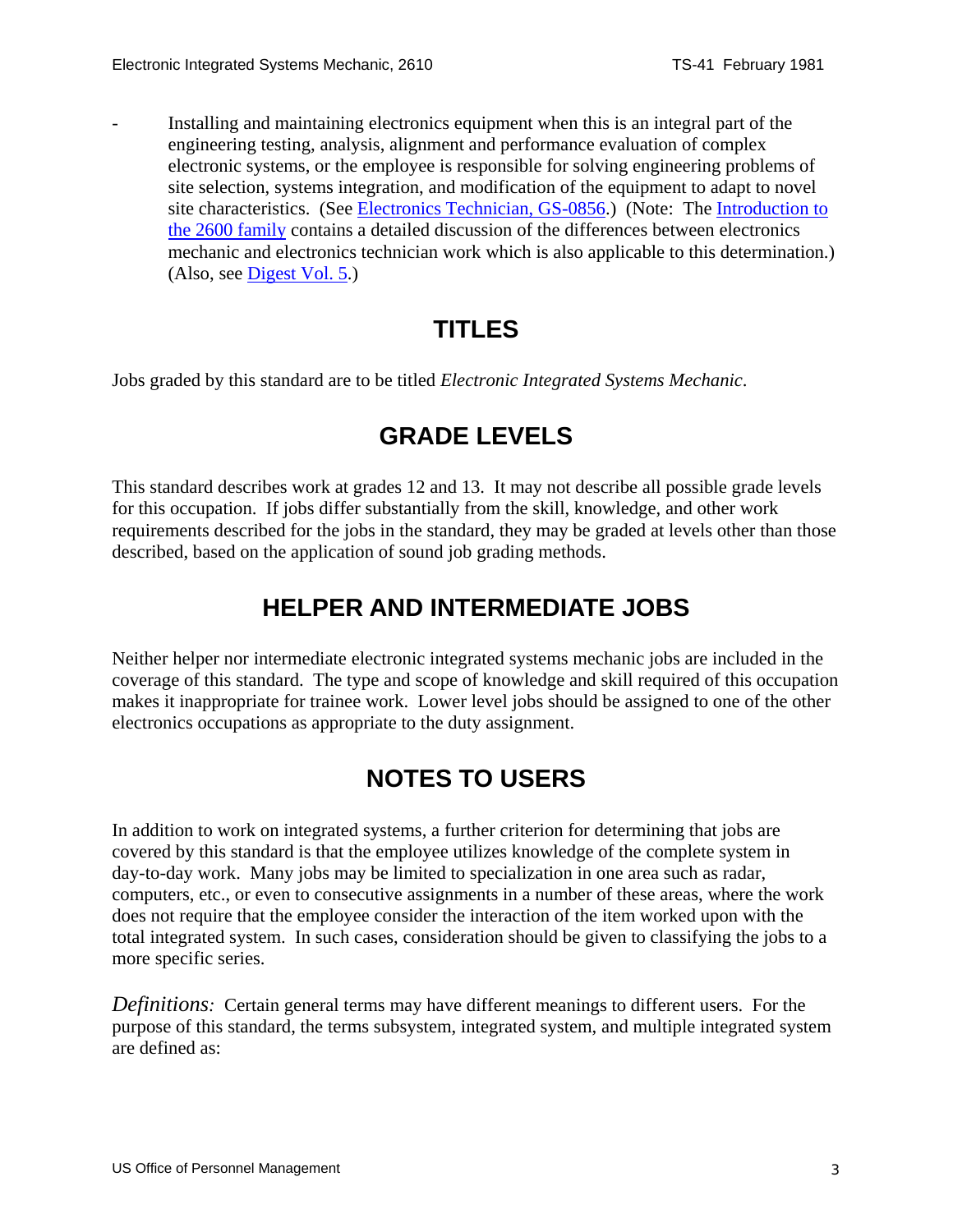**Subsystem** -- A subsystem is an item which is independent in operation, that is, it is capable of performing its basic task without modifying or controlling signals from other items of equipment. A clarifying example is the introduction of commercial digital computers for use in integrated fire control systems. The computer, as a subsystem, receives and processes input from the other subsystems. With no modification to internal circuitry and little external change to connectors and cables, the same computer could be hooked to standard input and output devices to operate independently as a data processing system.

**Integrated system (or system)** -- An integrated system is an item composed of a number of subsystems in which, in order to accomplish the designed objective, the output of the sensor subsystems is integrated in a logic subsystem and the resultant used to modify the operation of the sensor subsystems and actuator subsystems in response to the internal as well as external changing conditions.

**Multiple integrated system (or multi-system complex)** -- A multiple integrated system is an item composed of a number of integrated systems. Since the design objective is so broad, complex, and varying and the necessary data inputs are so varied, multipurpose and affected by possible internal and external change of conditions, the outputs of the integrated systems must be further combined in an electronic logic device which can automatically select the necessary data, evaluate the influence of the data on the objective or objectives, issue control impulses, and monitor performance of the affected integrated systems.

Examples of subsystems, systems, and multisystems are provided in the grade level descriptions.

**Integrated System vs. Integrated Circuit** -- Confusion exists between the terms integrated system and integrated circuit. An integrated circuit is an electronic circuit fabricated as an inseparable assembly of parts, in a single, small structure. These circuits, also called IC's or chips, combine a number of functions. A single chip, only a small fraction of an inch square, may have as much circuitry as an eight transistor radio. Even the largest chip, however, has only a limited number of circuits and functions, compared to an integrated system.

Electronic integrated systems have a very large number of circuits and functions. They are composed of a number of complete simple subsystems such as radar, computers, missile launchers, or other, which are very closely interconnected to each other to accomplish the design objectives. (**Note**: The group of equipments called a subsystem when we discuss integrated systems may well be a complete system in its own right when discussed in some other context.)

In summary, there is no connection between the presence or absence of integrated circuit chips in equipment and the determination whether or not the total system is an electronic integrated system. An integrated system may have hundreds of IC chips or it may have none.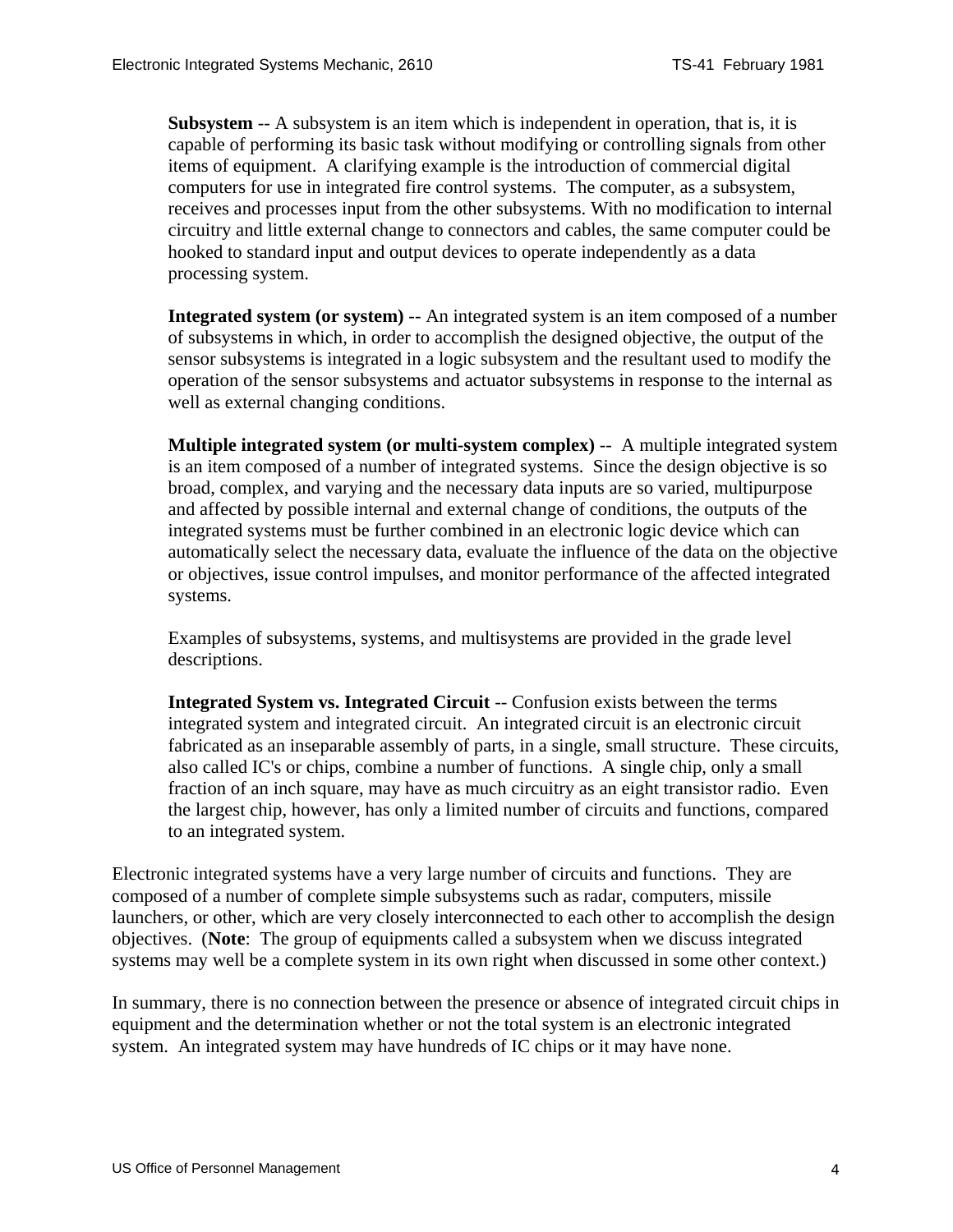<span id="page-4-0"></span>Refer to the Introduction to the Electronic Equipment Installation and Maintenance Family, 2600 for further information on the intent and coverage of this occupation.

#### **ELECTRONIC INTEGRATED SYSTEMS MECHANIC, GRADE 12**

*General*: Grade 12 mechanics repair, overhaul, rebuild, modify, test and troubleshoot ground, shipboard, or airborne electronic systems composed of a number of individual subsystems (i.e., radar, computers, gyro or inertia sensing units, launching control units, etc.) which are linked together and interrelated so that their combined functions accomplish a specific objective and comprise a complete system such as fire control, ballistic missile control, missile guidance, air traffic control, dead reckoning navigation or bombing-navigation. The mechanics apply a broad range of electronic principles as well as knowledge of mechanics, hydraulics, optics, or pneumatics to correct malfunctions because the system's equipment is so interrelated that output or functions of one component affect the total system operation and a malfunction may cause error indications in subsystems remote from the defect.

Grade 12 mechanics mate, align, calibrate and otherwise integrate all operable subsystems into a functional system. They analyze indications obtained during operation, relate them to the technical data available on the individual subsystems and the various data and function exchanges between the subsystems. They determine type and location of malfunction and perform the repairs or turn the defective sub-systems over to lower grade employees for repair. The grade 12 mechanics monitor the operation of the complex of interrelated subsystems, analyze operating trends, propose preventive maintenance down time to assure continued operating capability, and recommend units for overhaul or engineering evaluation for disposal. They study technical data and equipment specifications to determine the impact that equipment modifications or substitutions will have upon total system operation and on the various maintenance and alignment procedures.

*Skill and Knowledge*: Grade 12 Electronic Integrated Systems Mechanics must have:

- Ability to repair, align, and adjust major integrated electronic systems such as inertial navigation system, automatic flight control, or fire control system. Extensive knowledge of electronic, pneumatic, hydraulic, and mechanical systems in order to understand and predict the progressive effects of malfunctions throughout the interrelated units, (e.g., trace an apparent operating error in the hydraulic controls of a gun mount back to the failure of a tactical computer to integrate yaw, pitch, azimuth, and velocity inputs) and to predict areas of technical difficulty in order to assist lower grade employees.
- Thorough knowledge of the application of electronic theories and practices to one or more complex integrated systems such as fire control, inertial navigation, or automatic landing control systems. Broad knowledge of such applications as radar, digital or analog computers, digital or cathode ray tube display devices, etc., and specific knowledge of the technology and practices which integrate these components into a total functional system.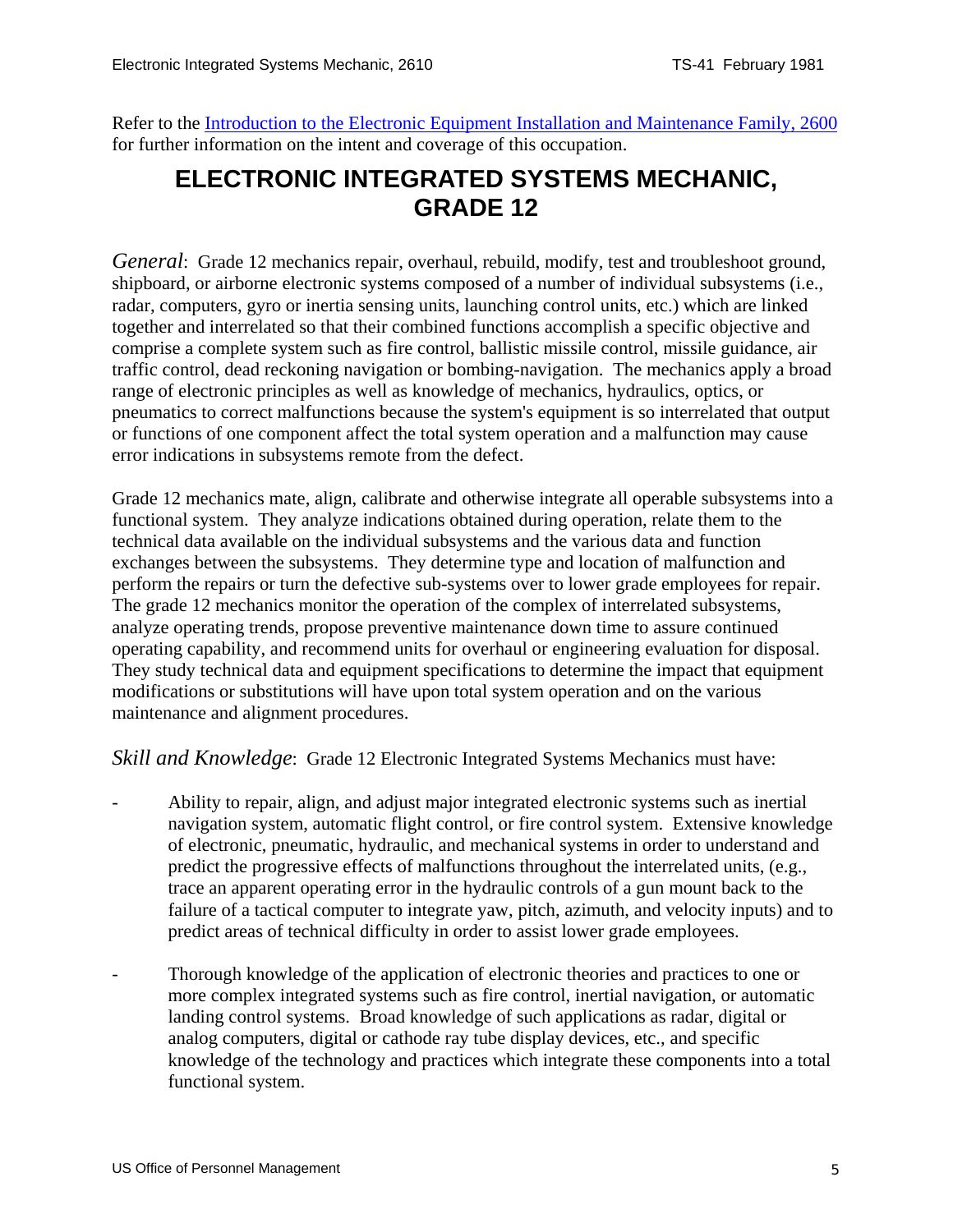- Knowledge of mathematics including algebra and basic trigonometric functions in order to adapt standard formulas to the specific requirements of the integrated system.
- Ability to follow drawings for integrated electronic systems such as radar navigation systems which integrate terrain information from the radar, pitch, roll, and turn rate, etc. from sensing devices and actuate control relays. Ability to trace the effect of a change in one subsystem to other integrated subsystems and determine which controls and devices must be changed or adjusted to compensate.
- Ability to diagnose and determine needed repairs for malfunctions in electronics systems such as weapons control where knowledge of the entire system is necessary to interpret error data and trace back through a number of units of the system to locate the deficiency.

*Responsibility*: Grade 12 Electronic Integrated Systems Mechanics receive oral and written assignments in the form of work orders and a general discussion of the work to be performed, including such things as planned completion dates and modification schedules. They exercise judgment and independence in determining solutions to maintenance and repair problems which are complicated by the interactions of the various complex subsystems so that the cause of an observable malfunction may be in some other area of the equipment and changes made in one area may affect other remote portions of the system. The mechanics frequently coordinate the work assignments and provide technical assistance to one or more lower grade employees. They often coordinate with technical and professional personnel on matters affecting operating specifications and changes of equipment, for instance, validating technical data and test programs, reporting discrepancies, and recommending solutions.

The supervisor reviews work for compliance with acceptable trade practices and relies on the grade 12 mechanics to take independent action in solving problems.

*Physical Effort*: Light to moderate physical exertion is required in lifting and carrying items weighing from 5 to 18 kilograms (10 to 40 pounds) and occasional objects weighing in excess of 18 kilograms (40 pounds). Mechanics are required to stoop, bend, and stand for extended periods of time on concrete or composition floors. On some assignments they must climb 6 to 15 meters (20 to 50 foot) towers.

*Working Conditions*: Work is often performed inside in well lighted, heated, and ventilated areas. Work is often performed on shipboard, at missile sites, or in aircraft, sometimes outside in inclement weather. Mechanics are subject to injuries such as cuts and bruises, as well as burns caused by electrical shock, RF energy and soldering irons.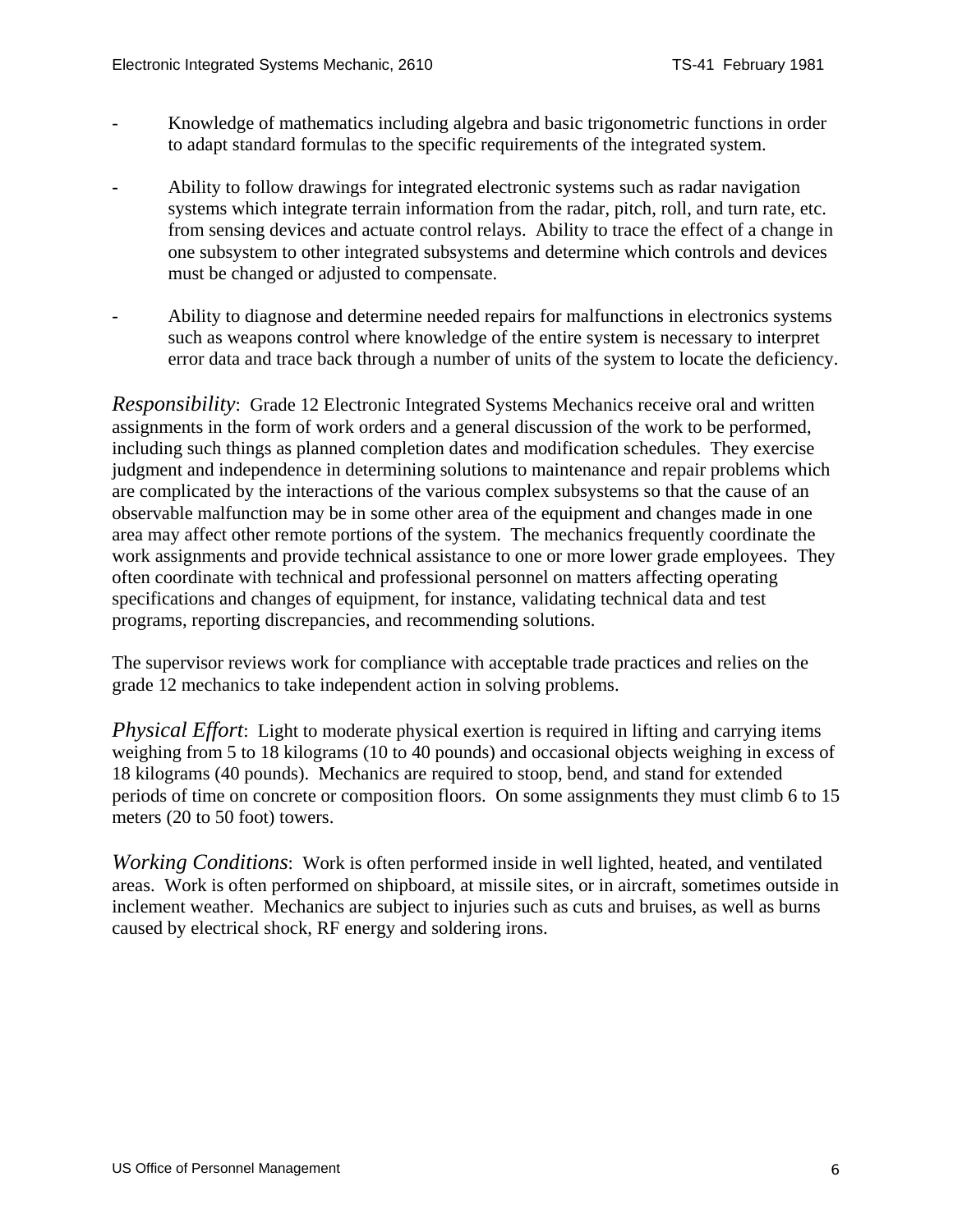#### <span id="page-6-0"></span>**ELECTRONIC INTEGRATED SYSTEMS MECHANIC, GRADE 13**

*General:* Grade 13 Electronic Integrated Systems Mechanics perform trouble analysis and final alignment of multisystem complexes consisting of several complete integrated systems where the complex accomplishes a number of major functions. The individual systems depend on data generated by other systems and, in turn, produce feedback which is used by the originating system, creating a complex information loop, encompassing electronics, and optical, mechanical, hydraulic, and pneumatic applications.

The Electronic Integrated Systems Mechanics make functional tests, interpreting and applying a broad range of technical data. They evaluate operational characteristics of the integrated systems by observing and analyzing waveforms, voltage/current/power indications, computer registers or printouts, optical presentations, and instrument readings. They analyze the malfunctions encountered, devise repair procedures and perform the repairs or, if extensive repairs are needed, provide instructions to lower grade employees. They review and analyze data; determine if the criteria are sufficient to provide adequate test, troubleshooting, and repair procedures; and devise and recommend tests, procedural changes, or data corrections.

Grade 13 Electronic Integrated Systems Mechanics may construct, operate, and repair prototype or experimental systems such as described at the grade 12 level. They layout and fabricate systems in breadboard or prototype configuration. They analyze equipment failure and malfunctions and, based on extensive practical knowledge of electronics, suggest changes to improve operation.

*Skill and Knowledge*: Grade 13 Electronic Integrated Systems Mechanics require:

- Ability to repair, overhaul, rebuild, align, and adjust complete multisystems such as the electronics package in a highly automated aircraft where target acquisition and tracking, weapons control, aircraft attitude control, navigation, and other complex functions are performed by numerous systems which are extensively interconnected with data feedback loops. Applies comprehensive knowledge of all major units of the complete multisystem, i.e., how they function independently, how they are interfaced in the integrated subsystems, and how the subsystems interact to achieve operating specifications. Able to determine proper sequence of operations and start point in sequential operations in order to pinpoint areas of malfunction.
- Extensive practical knowledge of the theories and practices of electromagnetic propagation, electronic circuits, computer theory, hydraulic or pneumatic control and power systems, and many other areas covering a wide range of system applications.
- Broad knowledge of the interactions among a number of closely integrated complex systems.